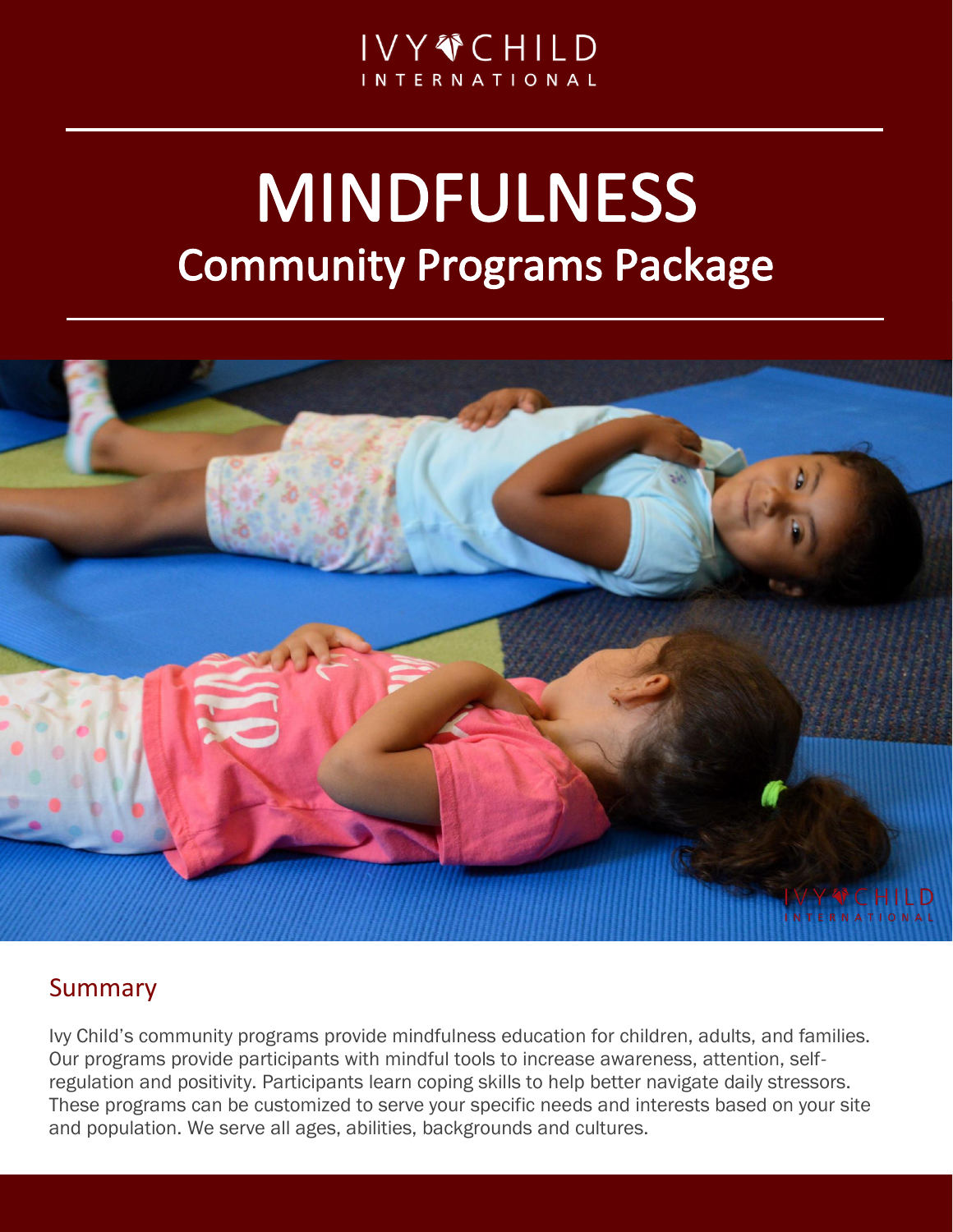### Mindfulness as a Daily Practice

#### What is Mindfulness?

Mindfulness is the practice of being aware, awake, and alert in the present moment with ourselves and our surroundings; using breath as the anchor. Deep breathing exercises and self-reflection allow us to pause and respond skillfully to any given circumstance. Combined with meditation and movement, mindfulness helps individuals cope with stress, regulate their emotions, and adopt healthy habits.

#### Why is it needed?

The fast-paced, goal-oriented lifestyles of our modern world not only affect adults but children as well. According to the CDC, our children are demonstrating unprecedented rates of stress, obesity, learning issues, school violence and depression.

For urban youth in underserved communities, the stress level is often heightened due to these factors as well as the transference of stress the family faces (financial insecurity, poor living conditions, dysfunctional family situations, etc.). Stress activates the sympathetic nervous system in the body, causing increased heart rate, respiratory rate, and blood pressure. Over time, this activation can lead to a decreased immune response, low self-esteem, depression and isolation (*Nanette Tummers, Teaching Yoga for Life (Champaign, IL: Human Kinetics, 2009*). Furthermore, research has shown that overall well-being and mental health directly impacts an individual's ability to learn, focus, and excel in school. In particular, stress has been proven to interfere with academic performance and is associated with the increase of aggression, violence, self-harm, anxiety, disciplinary sanctions and truancy. Yoga and mindfulness is an effective tool to help children and families cope with and overcome these daily stressors.

#### Why is it beneficial?

Mindfulness is proven to:

- Boost productivity and performance.
- Improve attention, focus, and memory.
- Reduce and manage stress.
- Improve self-regulation and emotional intelligence.
- Strengthen the muscles and immune system.
- Improve relationships
- Bring a greater sense of unity and sustainable health practices to daily life practices.

The effects of mindfulness, when practiced diligently, can be immediate and long-term.

#### Our Services

Ivy Child International offers a variety of mindfulness-based programming that help support a self-sustaining and expanding mindfulness environment. Programs include but are not limited to:

- Creative mindful movement combined with meditation, relaxation, breathing exercises.
- Mindful art, journaling, dance, music, self-expression, focusing exercises, games.
- Mindful eating and nutrition.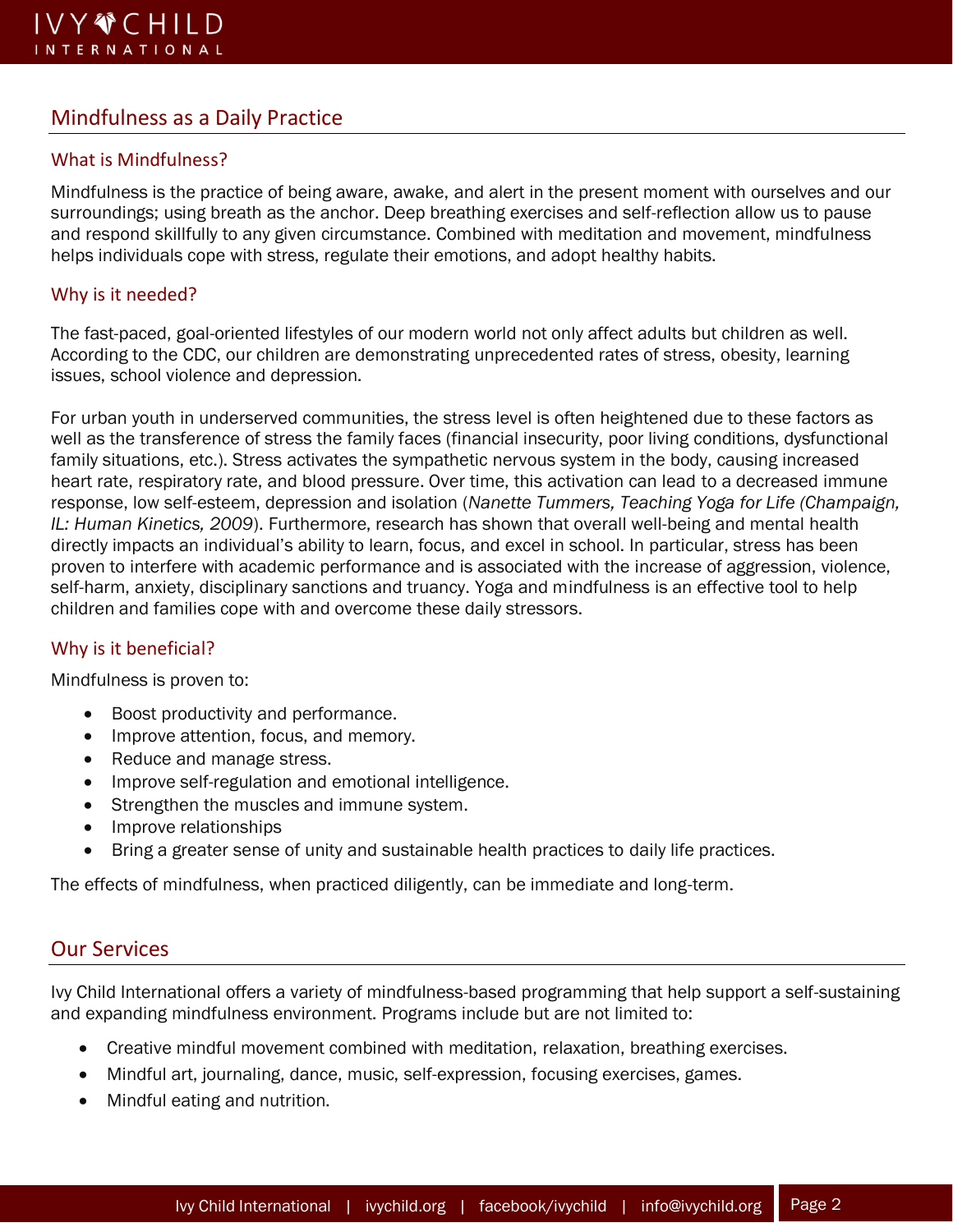Some of our key themes include:

- 1. Introduction to Mindfulness and Movement
- 2. Mindful Eating and Nutrition
- 3. Mindful Art
- 4. Mindfulness for Parents and Caregivers
- 5. Mindfulness for Parents/Caregivers and Babies
- 6. Mindfulness for Parents/Caregivers and Children/Youth
- 7. Intergenerational Mindfulness for the Community (All Ages)
- 8. Developing Mindful Youth, Family, and Community Ambassadors

Community mindfulness-based skill development includes applying the practice to daily activities such as peer interactions, school/classroom behavior, work performance, chores, personal habits, etc. We work in collaboration with partners to create and customize additional themes based on your needs, interests, and objectives.

#### Frequency and Duration

At Ivy Child, there is no *one size fits all* model. We provide programs ranging from single day workshops to full day retreats to weekly sessions for an entire year. Our goal is to help organizations develop a sustainable program that suits your needs. We also do not place a cap on the number of people that can attend a session or program.